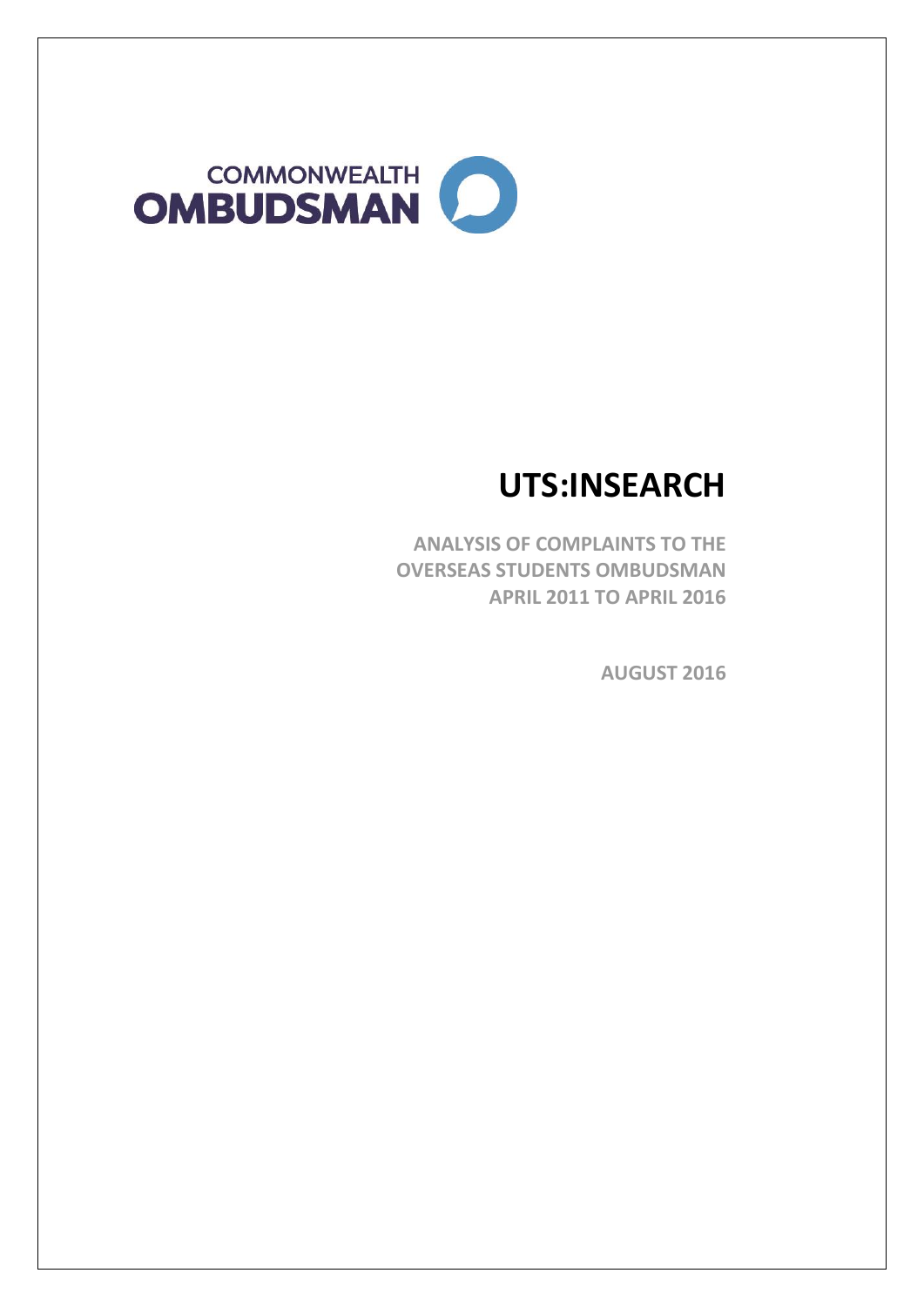## **CONTENTS**

| APPENDIX: OVERVIEW OF ISSUES AND OUTCOMES  6                                  |  |
|-------------------------------------------------------------------------------|--|
|                                                                               |  |
|                                                                               |  |
|                                                                               |  |
|                                                                               |  |
|                                                                               |  |
|                                                                               |  |
| Deferring, suspending or cancelling the student's enrolment (Standard 13)  10 |  |
|                                                                               |  |
| Staff capability, educational resources and premises (Standard 14) 11         |  |
|                                                                               |  |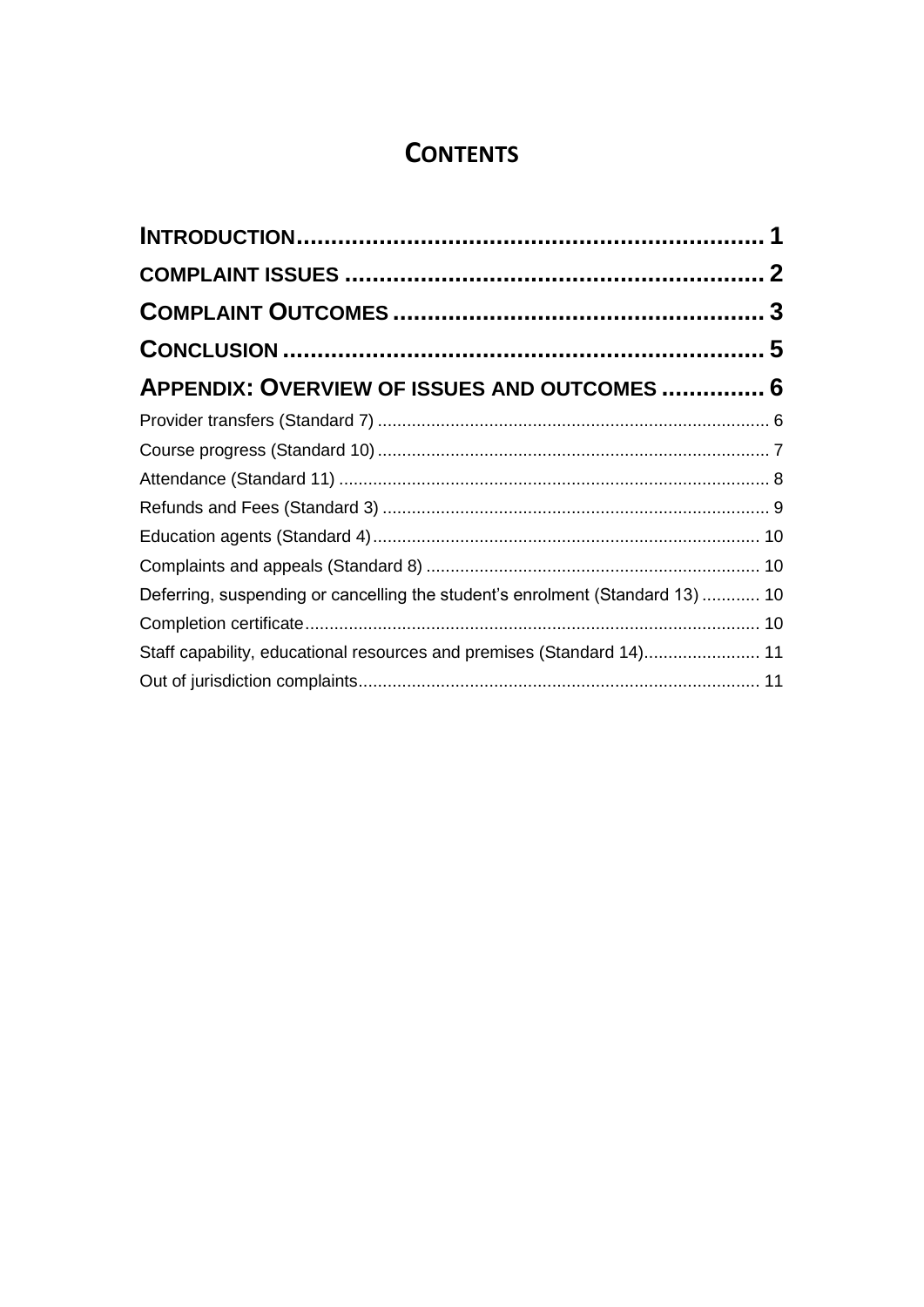## <span id="page-2-0"></span>**INTRODUCTION**

-

The Overseas Students Ombudsman (OSO) provides an independent and impartial external complaints and appeals process for intending, current and former international students studying with private registered providers. The OSO also provides best practice complaints handling advice and training to private providers and reports on trends and issues identified through complaints to inform government and the international education sector.

The OSO commenced operations in April 2011. In November 2015, we published a report on our first four years of operations<sup>1</sup>. The outcomes trends for our top four complaint issues over that period showed that providers had been improving in some areas (course progress and provider transfer appeals) but we had been increasingly finding in support of students in other areas (attendance, fees and refunds), due to provider errors.



**Figure 1: Outcome trends for top four complaint issues to the OSO, April 2011- 2014<sup>2</sup>**

We decided to analyse the complaints data in more detail, to answer the questions:

- Why do providers appear to have improved in some areas and not others?
- Does this trend apply across the board or only for some providers?
- Have providers implemented our recommendations and maintained those improvements over time or started to make the same mistakes again?

We chose to start by examining the education providers that we have received the most complaints and external appeals about. UTS:INSEARCH is the provider we have received the most complaints and appeals about to date.

<sup>1</sup> [http://www.ombudsman.gov.au/\\_\\_data/assets/pdf\\_file/0024/37329/Overseas-Students-](http://www.ombudsman.gov.au/__data/assets/pdf_file/0024/37329/Overseas-Students-Ombudsman-report-on-first-four-years-of-operation,-November-2015.pdf)[Ombudsman-report-on-first-four-years-of-operation,-November-2015.pdf](http://www.ombudsman.gov.au/__data/assets/pdf_file/0024/37329/Overseas-Students-Ombudsman-report-on-first-four-years-of-operation,-November-2015.pdf)

<sup>2</sup> There was insufficient outcome data at time the OSO four years of operation report was prepared to include results for 2015.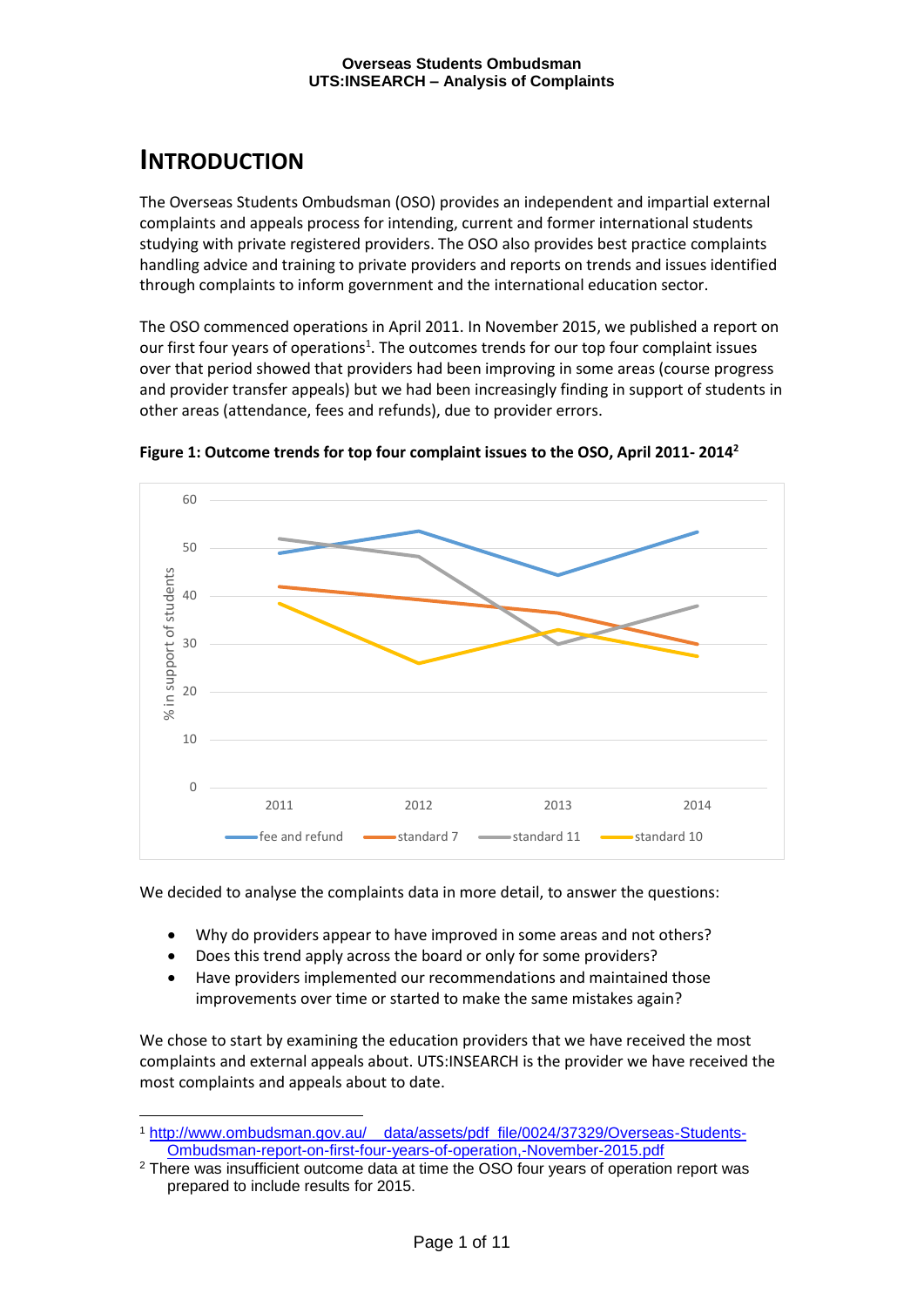We believe this is a positive indication that UTS:INSEARCH proactively advises its international students of their right to complain or appeal a decision to the OSO if the student is not satisfied with the outcome.

## <span id="page-3-0"></span>**COMPLAINT ISSUES**

The OSO finalised 75 complaints and appeals about UTS:INSEARCH in our first five years of operation, which raised 85 issues. The chart below shows the main complaint and appeal issues for UTS:INSEARCH.

#### **Figure 2. UTS:INSEARCH complaint and appeal issues<sup>3</sup>**



The top four complaint issues are the same top four issues for all providers we have investigated, with some variations in their order. Overall, refund/fee disputes are the number one complaint issue the OSO receives. UTS:INSEARCH had fewer refund/fee disputes and more provider transfer refusal appeals. A detailed analysis of complaints data by issue is attached.

<sup>-</sup><sup>3</sup> For complaints and appeals finalised between 9 April 2011 and 11 April 2016.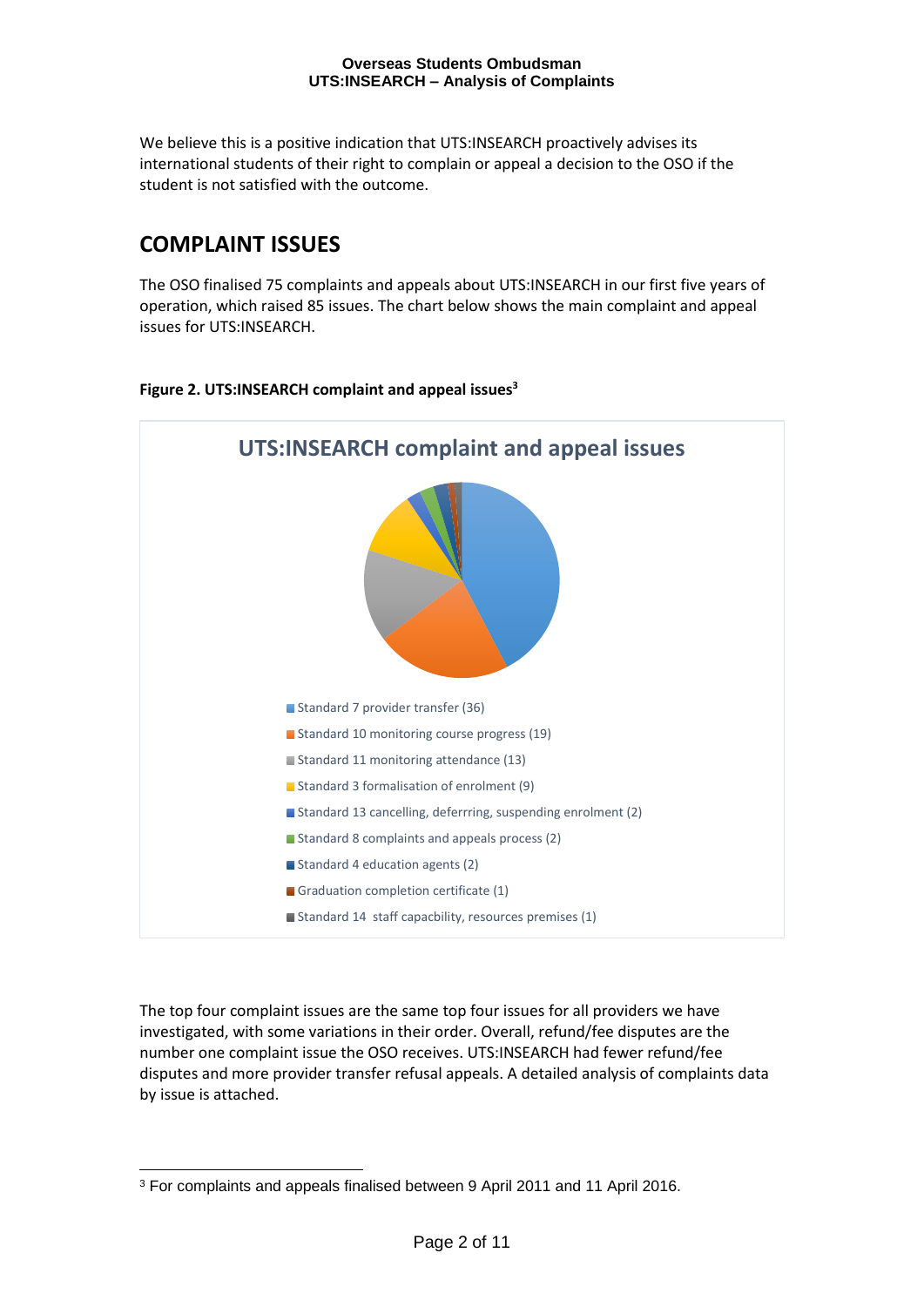## <span id="page-4-0"></span>**COMPLAINT OUTCOMES**

Generally, when we investigate a complaint we reach an outcome at the end that supports either the student or the provider. For example, if a student appeals UTS:INSEARCH's decision to refuse their request for a release letter to transfer to another provider and we find UTS:INSEARCH's transfer policy is compliant and its decision was reasonably open to it to make under Standard 7 of the National Code and its transfer policy, then the outcome will favour UTS:INSEARCH and not the student.

In the first Standard 10 course progress appeals we received, we found UTS:INSEARCH did not have an intervention strategy in place to assist students at risk of failing to meet course progress, as required by Standard 10 of the National Code. Therefore, in these cases, we found in favour of the student.

The outcome will support neither party where we refer the student back to the provider's internal complaints and appeals process. This happens if we identify that the student has given us additional evidence that the provider has not had the benefit of seeing first. In these cases, we refer this information back to the provider to consider at the internal appeal stage.



**Figure 3: Outcomes for investigated UTS:INSEARCH complaints and appeals**

An analysis of our complaints data for UTS:INSEARCH shows the OSO has increasingly found in support of UTS:INSEARCH over time. In a number of areas, the OSO initially found in support of the student, due to systemic issues that the OSO identified. We made recommendations for improvements, which UTS:INSEARCH has implemented and maintained over time, resulting in more decisions in its favour, as the chart on the following page shows.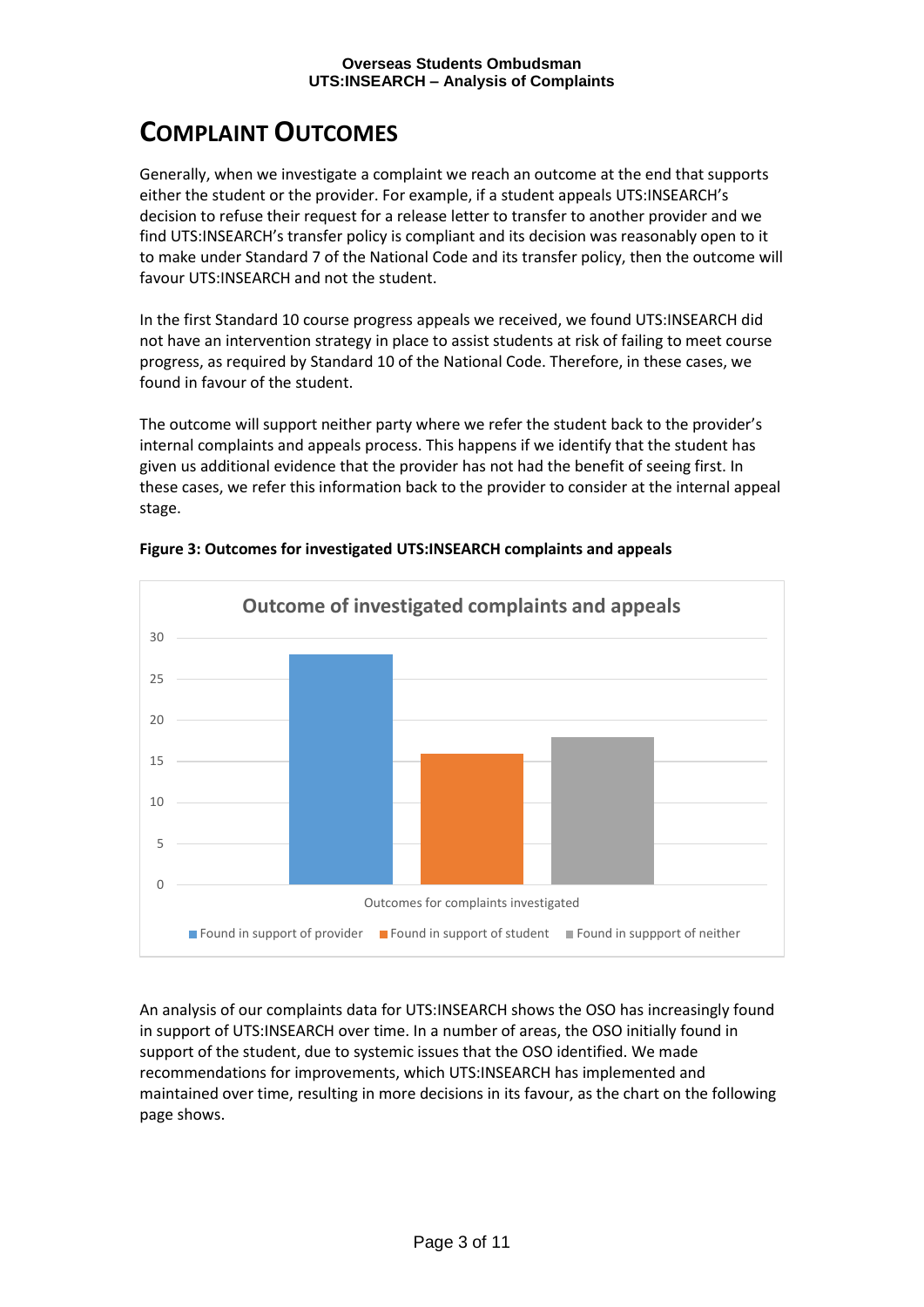

**Figure 4. Outcomes of investigated UTS:INSEARCH complaints, by year**

When OSO investigated the first Standard 10 course progress external appeals from UTS:INSEARCH international students, we found that UTS:INSEARCH did not have an intervention strategy in place as required by Standard 10 of the National Code. We found in support of the students and recommended UTS: INSEARCH develop and implement an intervention strategy. Once it did, we generally found in support of UTS:INSEARCH after that, depending on the student's individual circumstances.

Similarly, when we investigated the first Standard 11 attendance external appeals, we found that UTS:INSEARCH had not sent the warning letter to the student early enough. Our findings prompted UTS:INSEARCH to investigate, identify and correct a systems issue that was causing the letters to be sent at the wrong time. This enabled UTS:INSEARCH to resolve a major systemic issue that had not been identified up to that point.

UTS:INSEARCH has also assisted the OSO to improve our practices. In 2014, UTS:INSEARCH questioned our advice to students that they did not need a release letter to transfer to another provider if their original provider had cancelled their enrolment (see Appendix A).

UTS:INSEARCH's query prompted us to seek advice from the then-Department of Education, Employment and Workplace Relations (DEEWR). DEEWR clarified that CoE cancellation does not equal a letter of release and cancelling a CoE does not absolve the provider from assessing the student's request for transfer. This meant the OSO still needed to conduct external appeals for students refused a release letter, even if their provider had already cancelled their CoE. The OSO adjusted its procedures to reflect the policy position.

We appreciated UTS:INSEARCH alerting us to this change, which not only enabled us to improve our practices but also prompted the department to provide updated advice to all education providers to clarify the requirements.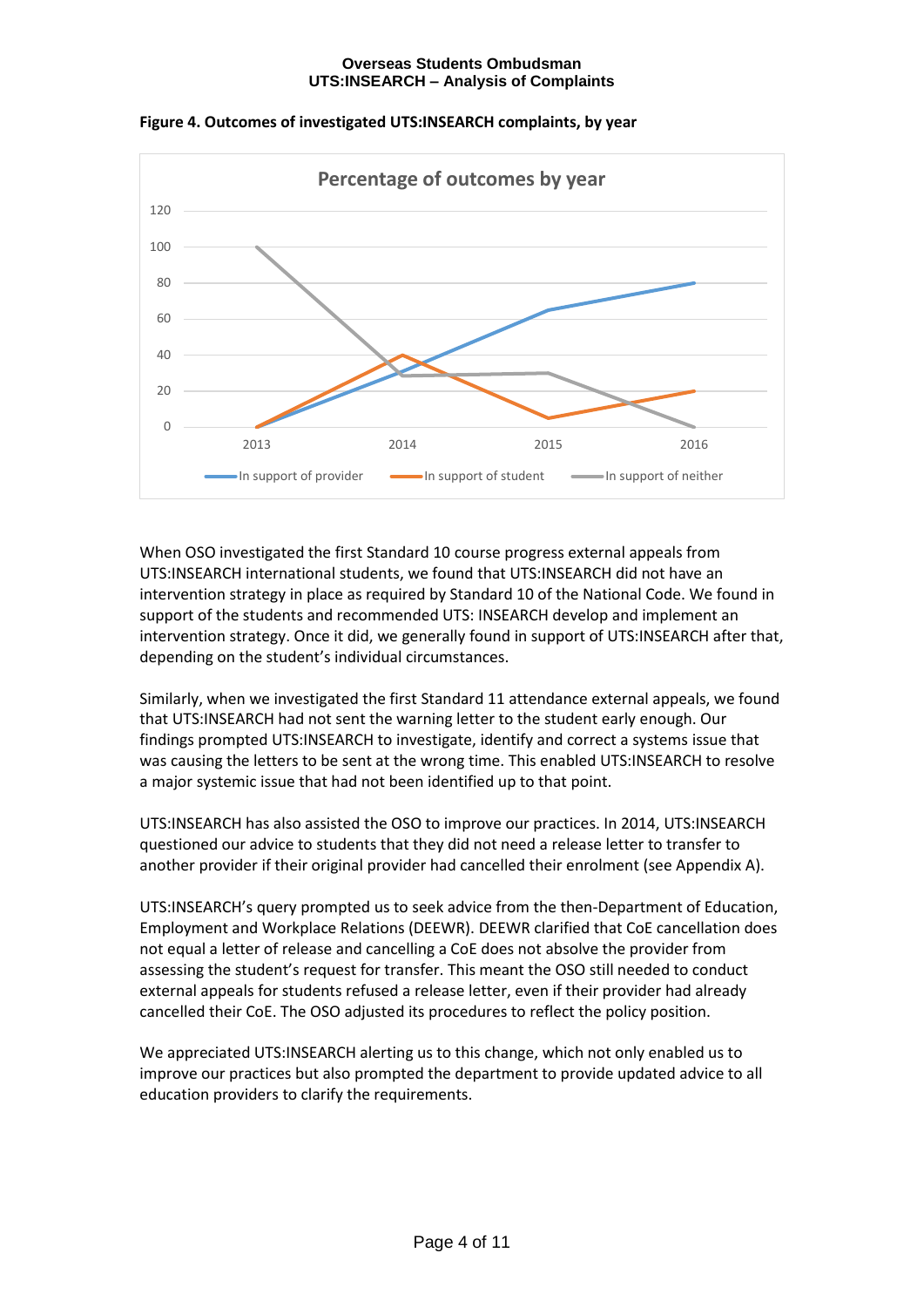## <span id="page-6-0"></span>**CONCLUSION**

By responding positively and cooperatively to our recommendations, UTS:INSEARCH made improvements that have benefited not only the students who initially complained/appealed, but also its broader international student population as policies and practices have been improved over time.

UTS:INSEARCH is a good example of the way the OSO can add value to private registered education providers who choose to take on board the lessons learnt from our investigations. By using our expertise in complaints investigations, we identified errors that UTS:INSEARCH had not identified through its own internal complaints and appeals process.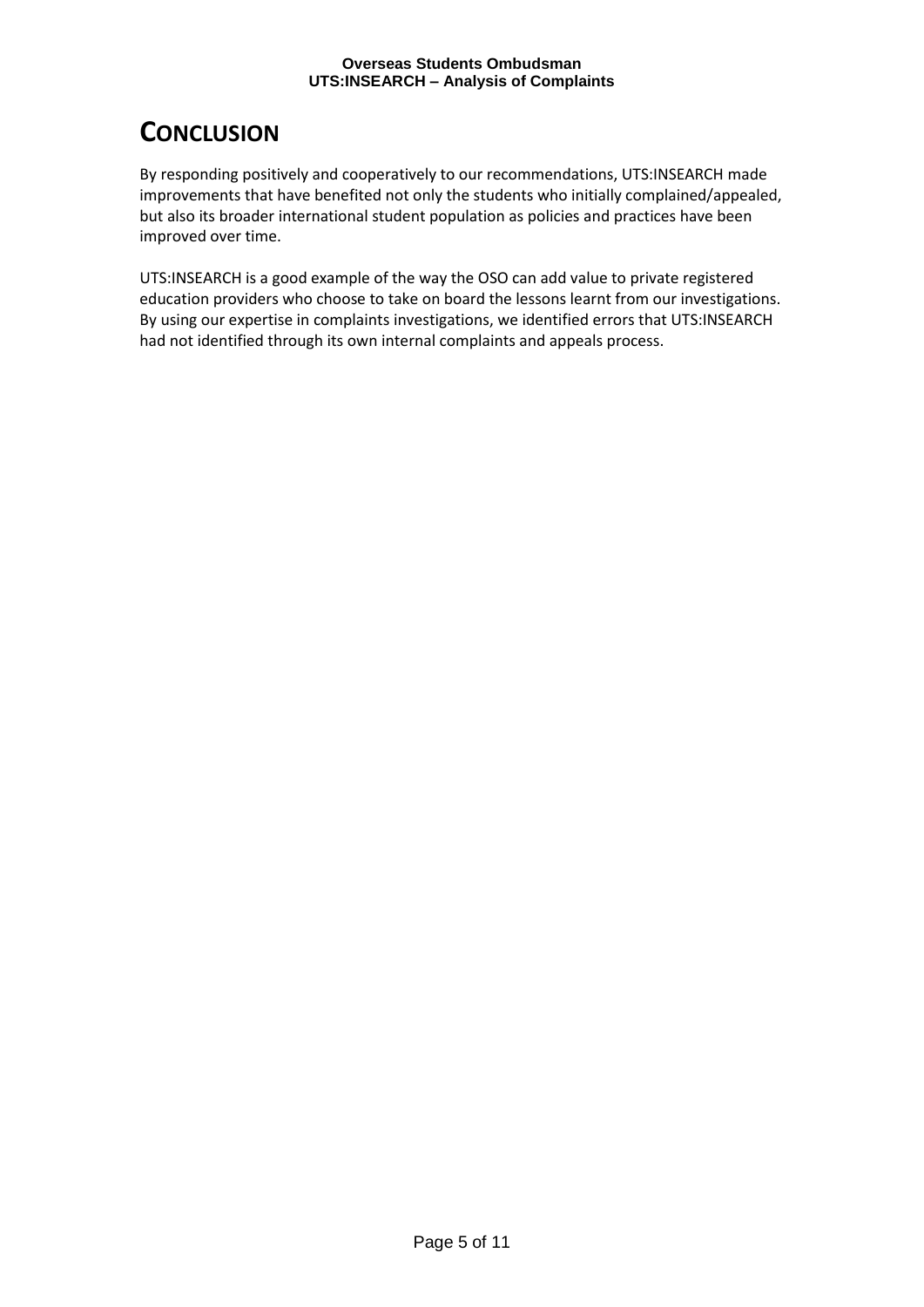## <span id="page-7-0"></span>**APPENDIX: OVERVIEW OF ISSUES AND OUTCOMES**

### <span id="page-7-1"></span>**Provider transfers (Standard 7)**

The OSO received 36 external appeals from UTS:INSEARCH students who had been refused a release letter to transfer to another provider. The OSO referred the 17 students to UTS:INSEARCH's internal appeal process and investigated the other 19 appeals. The outcome supported UTS:INSEARCH in 10 cases and the student in one case. In eight cases, the outcome supported neither party.



#### **Table A: Provider Transfer Appeal (Standard 7) Outcomes**

In six cases, we advised the student that as UTS:INSEARCH had cancelled their Confirmation of Enrolment (CoE), the student did not need a letter of release. We based this view on the then Department of Education, Employment and Workplace Relations (DEEWR)'s Fact Sheet, which stated that:

*"a release letter is not required in the following circumstances:*

- *…*
	- *Where a student's enrolment may have been cancelled under Standard 13 of the National Code ("Deferring, suspending or cancelling the student's enrolment"), there is no need for the provider to also issue a release letter – in this situation the cancellation would be sufficient."*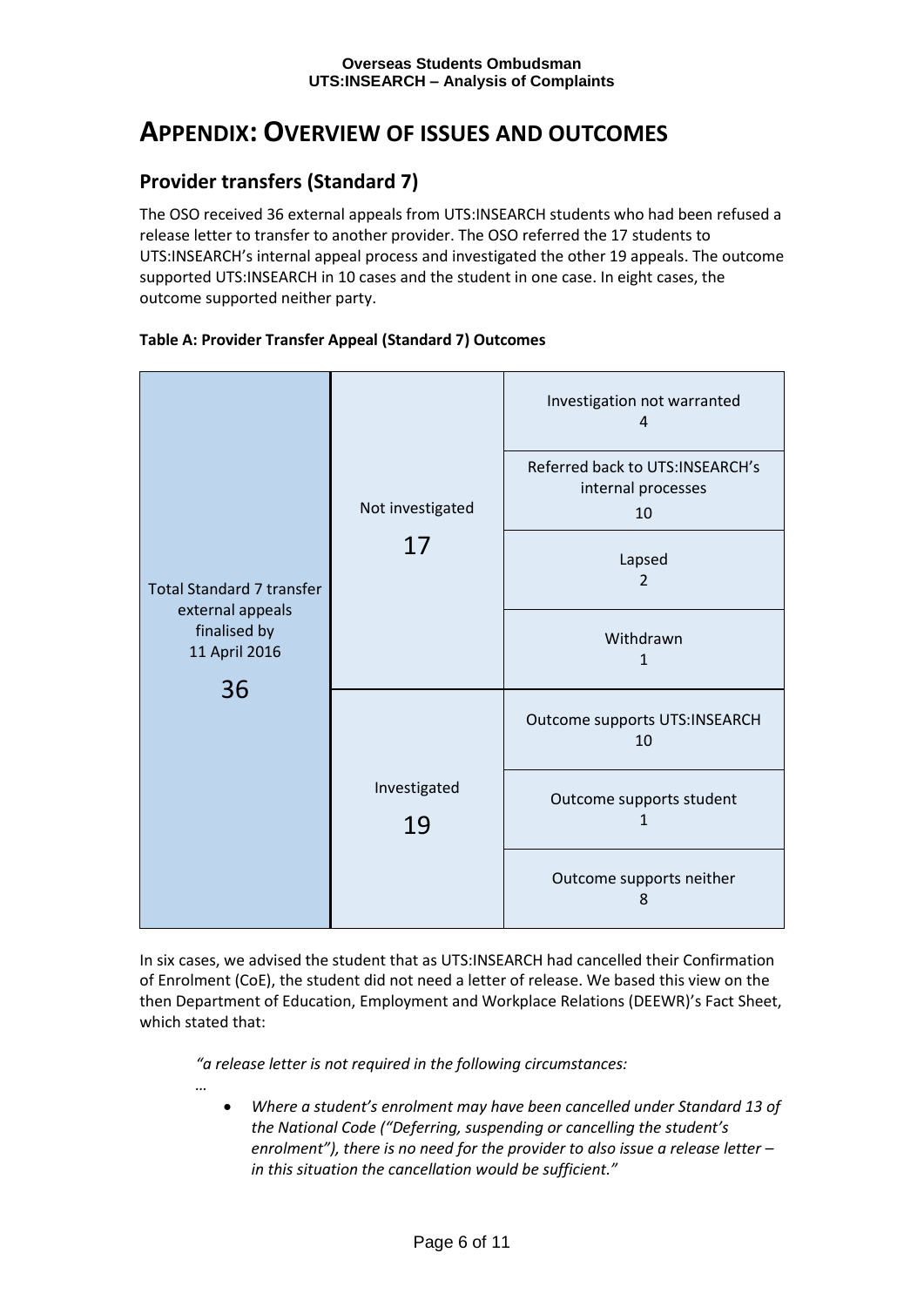In 2014, UTS:INSEARCH questioned our advice to students, which prompted us to seek advice from DEEWR. DEEWR clarified that CoE cancellation does not equal a letter of release and cancelling a CoE does not absolve the provider from assessing the student's request for transfer. This meant the OSO still needed to conduct external appeals for students refused a release letter, even if their provider had already cancelled their CoE.

Based on this information, the OSO changed its advice to students and conducted appeals for those refused a release letter regardless of whether their enrolment had been cancelled or not. We appreciate UTS:INSEARCH alerting us to this change, which enabled us to improve our practice in this area.

### <span id="page-8-0"></span>**Course progress (Standard 10)**

We received 19 external appeals from UTS:INSEARCH students who had been notified of UTS:INSEARCH's intention to report them for unsatisfactory course progress. We investigated all of these cases by requesting information from UTS:INSEARCH.

#### **Table B: Course Progress Appeal (Standard 10) Outcomes**

| Total Standard 10 course progress<br>monitoring external appeals finalised by 11<br>April 2016<br>19<br>(All investigated) | Outcome supports UTS:INSEARCH<br>8 |
|----------------------------------------------------------------------------------------------------------------------------|------------------------------------|
|                                                                                                                            | Outcome supports student           |
|                                                                                                                            | Outcome supports neither           |

When we investigate a course progress and/or attendance appeal from an international student, we consider whether the provider has complied with each part of the relevant National Code standard and its own policy.

In 2014, we conducted nine external appeals relating to unsatisfactory course progress. We found UTS:INSEARCH did not have an intervention strategy in place, as required by Standard 10 of the National Code. We found in support of the students and recommended UTS:INSEARCH develop and implement an intervention strategy. We also recommended that UTS:INSEARCH include the timeframe for students to contact the OSO in its internal appeal outcome letters.

UTS:INSEARCH implemented these recommendations. In 2015, we conducted eight external appeals about course progress. In all of these appeals, the outcome supported UTS:INSEARCH, as we found UTS:INSEARCH's course progress policies and procedures were now compliant with Standard 10 of the National Code and had been followed correctly.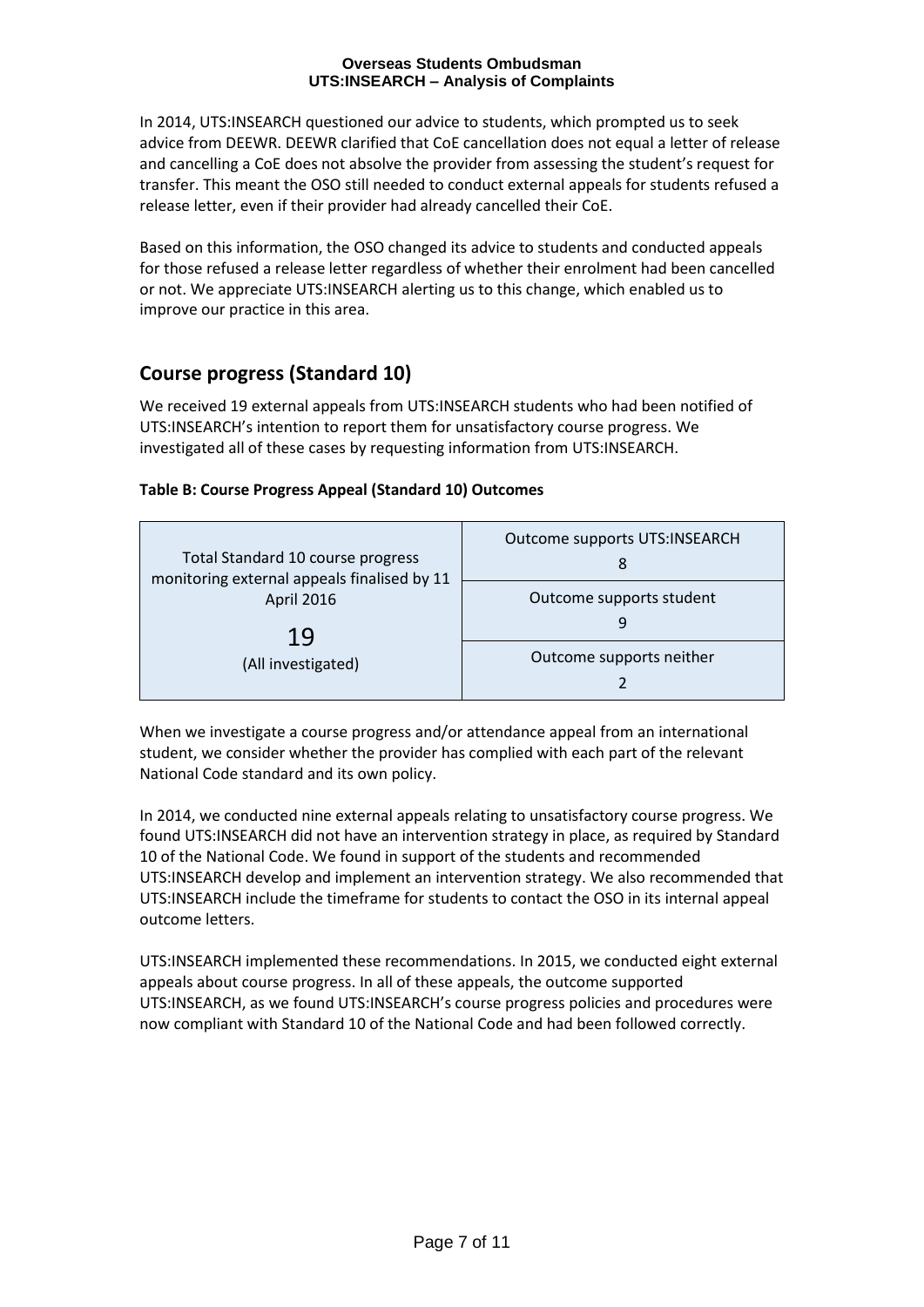## <span id="page-9-0"></span>**Attendance (Standard 11)**

In our first five years, the OSO received 13 external appeals from UTS:INSEARCH students who had been notified of UTS:INSEARCH's intention to report them for unsatisfactory attendance. We investigated all but one, which was referred back to UTS:INSEARCH's internal appeals process.



| <b>Total Standard 11</b><br>attendance monitoring<br>external appeals<br>finalised by<br>11 April 2016<br>13 | Not investigated   | Referred back to<br>UTS:INSEARCH's<br>internal processes |
|--------------------------------------------------------------------------------------------------------------|--------------------|----------------------------------------------------------|
|                                                                                                              | Investigated<br>12 | <b>Outcome supports UTS:INSEARCH</b><br>6                |
|                                                                                                              |                    | Outcome supports student<br>4                            |
|                                                                                                              |                    | Outcome supports neither                                 |

In 2014, we investigated five attendance external appeals from UTS:INSEARCH international students at risk of being reported. In one instance we supported UTS:INSEARCH's decision. In another case we did not support UTS:INSEARCH or the student - we recommended that the student's CoE be cancelled for non-commencement of studies rather than unsatisfactory attendance as the student had never started the course.

In the other three cases, we found that UTS:INSEARCH had not sent the warning letter to the student before their attendance fell below 80%, as required by Standard 11 of the National Code and UTS:INSEARCH's attendance policy. Our findings prompted UTS:INSEARCH to investigate its attendance monitoring system. It was discovered that the system was calculating student's attendance starting from 0% and counting up to 100% rather than starting from 100% and reducing this percentage as it deducted absences recorded.

The practical effect of this system issue was that students at risk of falling below the satisfactory attendance level were not being warned beforehand, while they still had time to correct their behaviour. It also placed UTS:INSEARCH in breach of Standard 11 of the National Code.

By highlighting this in our investigation outcome, UTS:INSEARCH was able to identify and resolve a major systemic issue that had not been identified up to that point. This benefited all international students at risk of failing to meet satisfactory attendance from then on, as it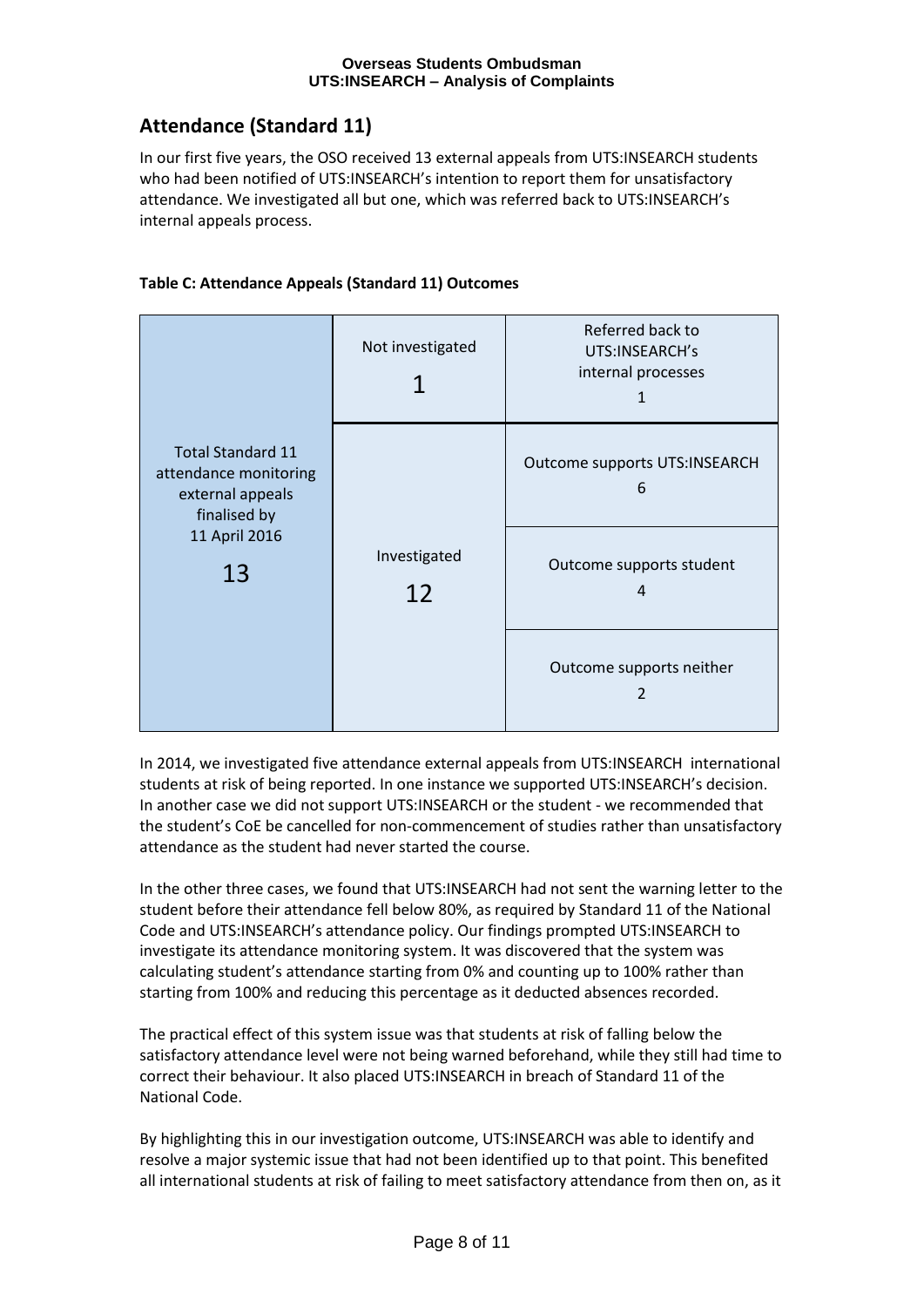meant they could be warned before it was too late for them to maintain satisfactory attendance and avoid being reported to the Department of Immigration and Border Protection for breaching their visa conditions.

Again, the data shows that since UTS:INSEARCH implemented our recommendations for improvement, in all but one case where the student was not warned before reaching 80%, our decisions supported UTS:INSEARCH as having complied with Standard 11. We appreciate how promptly UTS:INSEARCH communicated with our office about this issue and implemented the necessary changes in response to our recommendations.

## <span id="page-10-0"></span>**Refunds and Fees (Standard 3)**

Complaints about refunds occur where a student is seeking reimbursement of money already paid to the provider. A fee dispute occurs where a provider is pursuing the student for outstanding fees and the student claims they do not owe or should not have to pay those fees.

Refund complaints and fee disputes are the most common cause of complaints to the OSO. However, it is only the fourth most common issue raised in complaints about UTS:INSEARCH.

| <b>Total Standard 3 fee and</b><br>refund disputes finalised<br>by 11 April 2016 | Not investigated<br>4 | Referred back to<br>UTS:INSEARCH's<br>internal processes<br>4 |
|----------------------------------------------------------------------------------|-----------------------|---------------------------------------------------------------|
|                                                                                  |                       | <b>Outcome supports UTS:INSEARCH</b><br>1                     |
|                                                                                  | Investigated<br>5     | Outcome supports student<br>1                                 |
|                                                                                  |                       | Outcome supports neither<br>3                                 |

#### **Table D: Refund and Fee Disputes (Standard 3) Outcomes**

In one case we investigated, our decision supported UTS:INSEARCH. In another case, UTS:INSEARCH re-assessed the refund request against its updated UTS:INSEARCH refund policy, where it was determined that the student was eligible for a refund.

The outcome in three cases supported neither the student nor UTS:INSEARCH. In one case, the student was advised to return to UTS:INSEARCH to go through the complaints and appeal process. In the second case, the student decided to withdraw the appeal and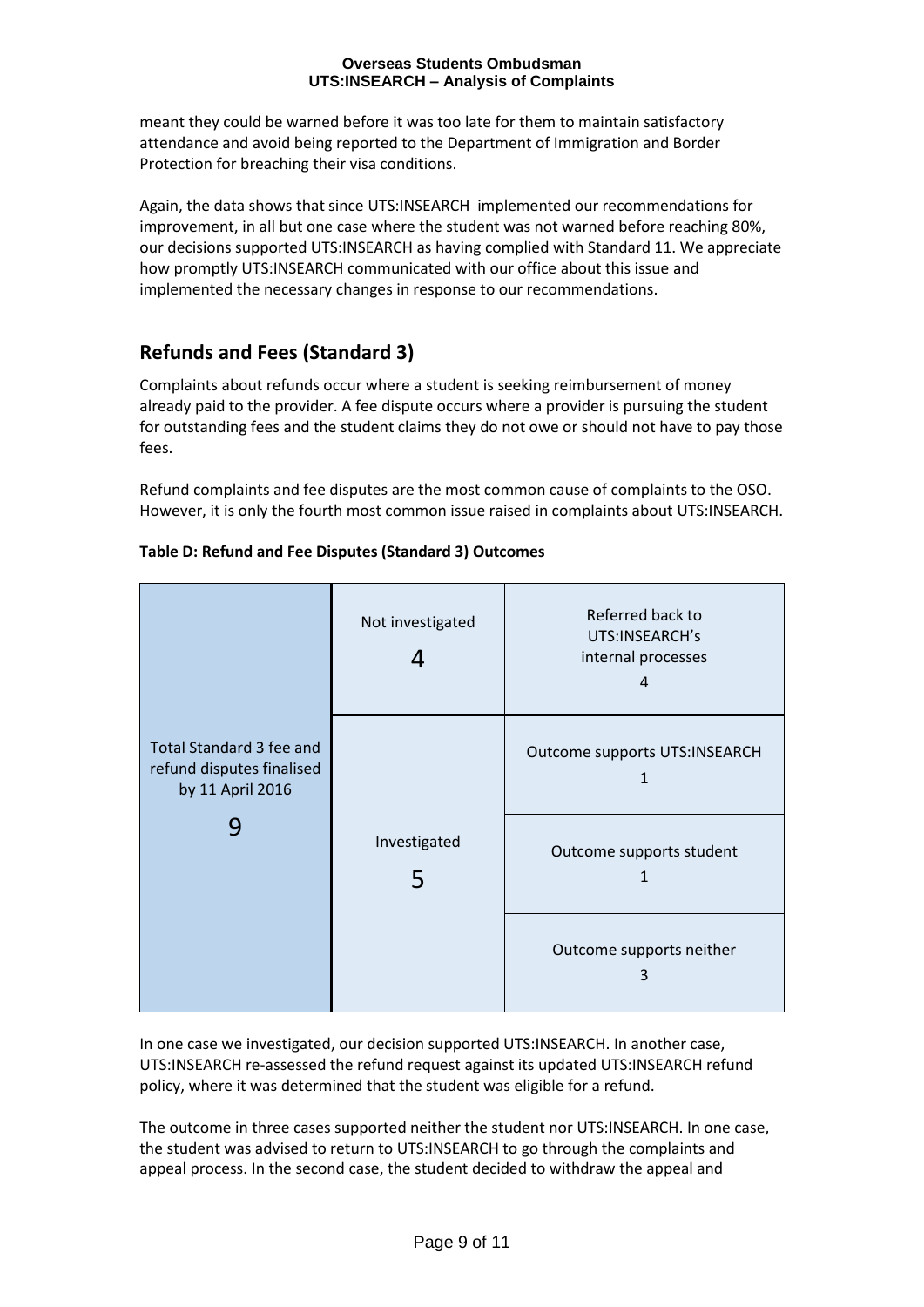continue studying at UTS:INSEARCH. In the third case, we had been conducting a provider transfer external appeal (standard 7) and we noted that UTS:INSEARCH had already stated that it intended to refund the student.

We received one complaint about a fee dispute, where we referred the student back to UTS:INSEARCH's internal appeal process to raise compassionate circumstances for UTS:INSEARCH to consider. During the investigation of this complaint we discussed the difference between *refunding* money already paid to a provider and *charging* a cancellation fee where a student withdraws early from a course.

It is our view that providers who wish to charge a cancellation fee must explicitly provide for this in their written agreement with the student. We discuss this issue in further detail in our Written Agreements Issues Paper<sup>4</sup>, which is available on our website.

## <span id="page-11-0"></span>**Education agents (Standard 4)**

We received two complaints about education agents. In both cases, the students were advised to contact UTS:INSEARCH to access its internal complaints and appeals process first.

## <span id="page-11-1"></span>**Complaints and appeals (Standard 8)**

We received two complaints and we investigated both, our decisions supporting UTS:INSEARCH. In one complaint, the student raised allegations of agent misconduct and, as discussed in the paragraph above, the Investigation Officer referred the student back to UTS:INSEARCH. In this case we made comments to UTS:INSEARCH about the way in which it managed the complaint made about the agent's conduct.

### <span id="page-11-2"></span>**Deferring, suspending or cancelling the student's enrolment (Standard 13)**

We received and investigated two complaints. One case was in relation to cancelling a student's enrolment for non-payment of fees. We agreed that UTS:INSEARCH was entitled to report the student for non-payment of fees. However, we referred the student to UTS:INSEARCH for consideration of whether the student had compassionate and compelling circumstances.

The other complaint raised the issue about the status of a cancelled CoE in a Standard 7 appeal. This matter is discussed in the Standard 7 section above.

### <span id="page-11-3"></span>**Completion certificate**

We received and investigated one complaint in which the student advised us that UTS:INSEARCH had not issued them with a completion certificate. We advised the student to provide current contact details to UTS:INSEARCH in order to obtain the certificate.

<sup>-</sup><sup>4</sup> [http://www.ombudsman.gov.au/\\_\\_data/assets/pdf\\_file/0023/37346/Written-Agreeements-](http://www.ombudsman.gov.au/__data/assets/pdf_file/0023/37346/Written-Agreeements-Issues-Paper-January-2016.pdf)[Issues-Paper-January-2016.pdf](http://www.ombudsman.gov.au/__data/assets/pdf_file/0023/37346/Written-Agreeements-Issues-Paper-January-2016.pdf)